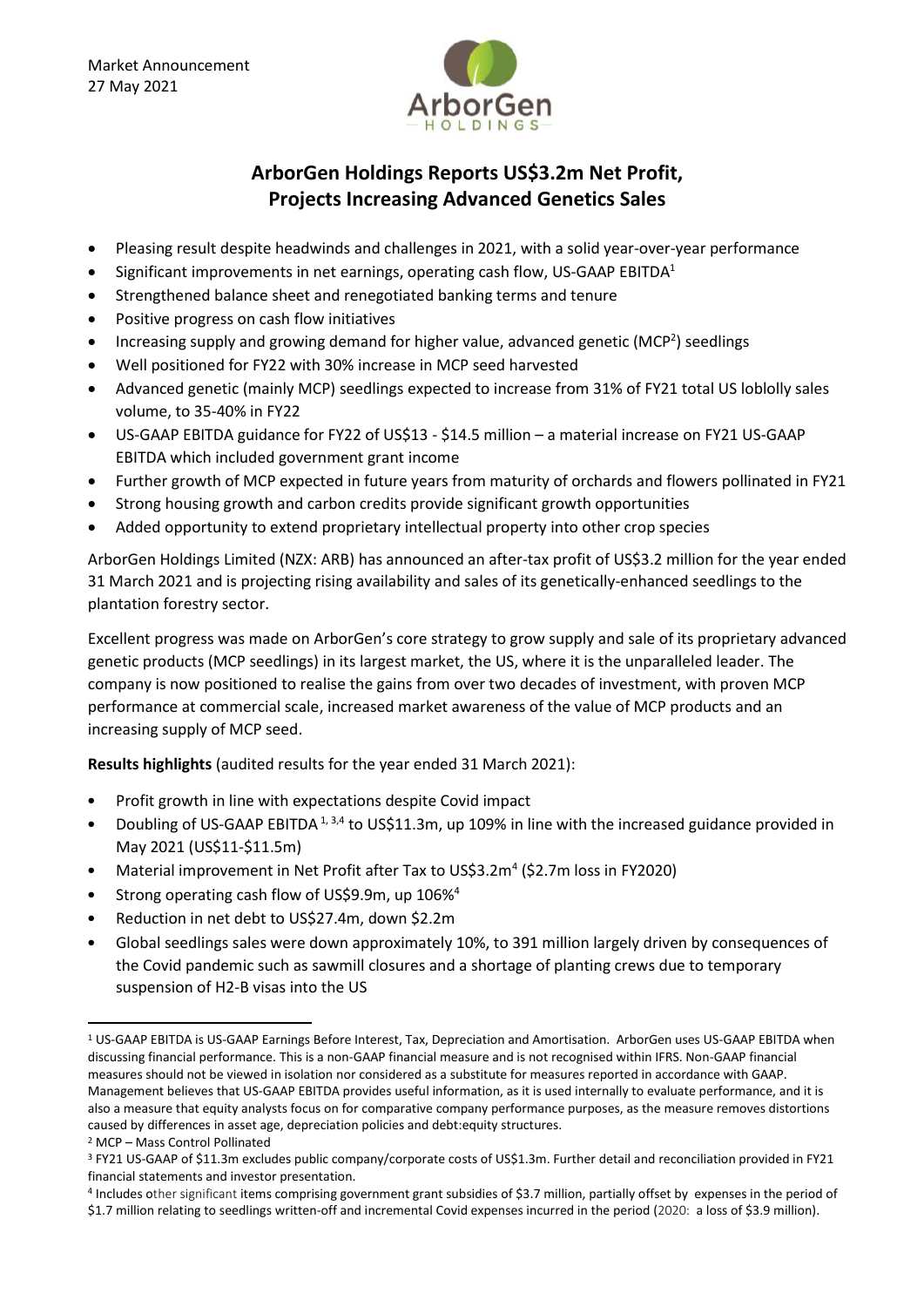For the new fiscal year ending 31 March 2022, ArborGen is targeting increased US-GAAP EBITDA of US\$13m to \$14.5m, driven by increased availability of its proprietary MCP seedlings in the US, improving markets in all regions, and increasing recognition of the benefits of its proprietary genetics in the US and Brazil. This target represents significant growth on FY21 which included Covid related government grant income.

Chief Executive, Andrew Baum, said the business made good progress during the year in improving operational performance and cash generation. Pleasingly, after three years of constrained supply, increased MCP seed and, in turn, seedling production is now offering substantial margin growth potential.

"Last year's cone harvest (completed in late 2020) saw a substantial increase in MCP seed production, particularly in our severely constrained Eastern US (Coastal and Piedmont) regions, allowing us to increase our MCP seedling production this year by over 30%, or approximately 30 million seedlings. The margin growth potential for ArborGen is substantial as MCP margins are 6-8 times higher than OP margins on an absolute basis.

"Added to this, we have also recently completed our 2021 MCP pollination activity which saw an unprecedented number of flowers, resulting in a 35% increase in MCP bagging and pollination activity<sup>5</sup> over the prior year. Subject to uncontrollable factors, such as extreme weather, the increase in this recently completed 2021 MCP pollination activity will drive a significant boost in MCP seedling supply for the fiscal year ending March 2024."



*Note: MCP supply projections are based on a number of factors including the number of trees in our seed orchards, number of flowers bagged and number of flowers pollinated each year which are subject to climatic variabilities, bushels of cones harvested, pounds of seed extracted per bushel, and the number of seedlings per pound of seed. As such, actuals may vary from projections due to biological factors outside of our control, as well as operational decisions.*

Turning to the immediate outlook, Chairman David Knott said strong tailwinds were positioning the business well for FY22.

**.** 

<sup>&</sup>lt;sup>5</sup> Bagging and pollination activity involves the bagging of flowers followed by injection of selected pollen into bags to produce targeted offspring trees utilising ArborGen's proprietary IP and expertise.